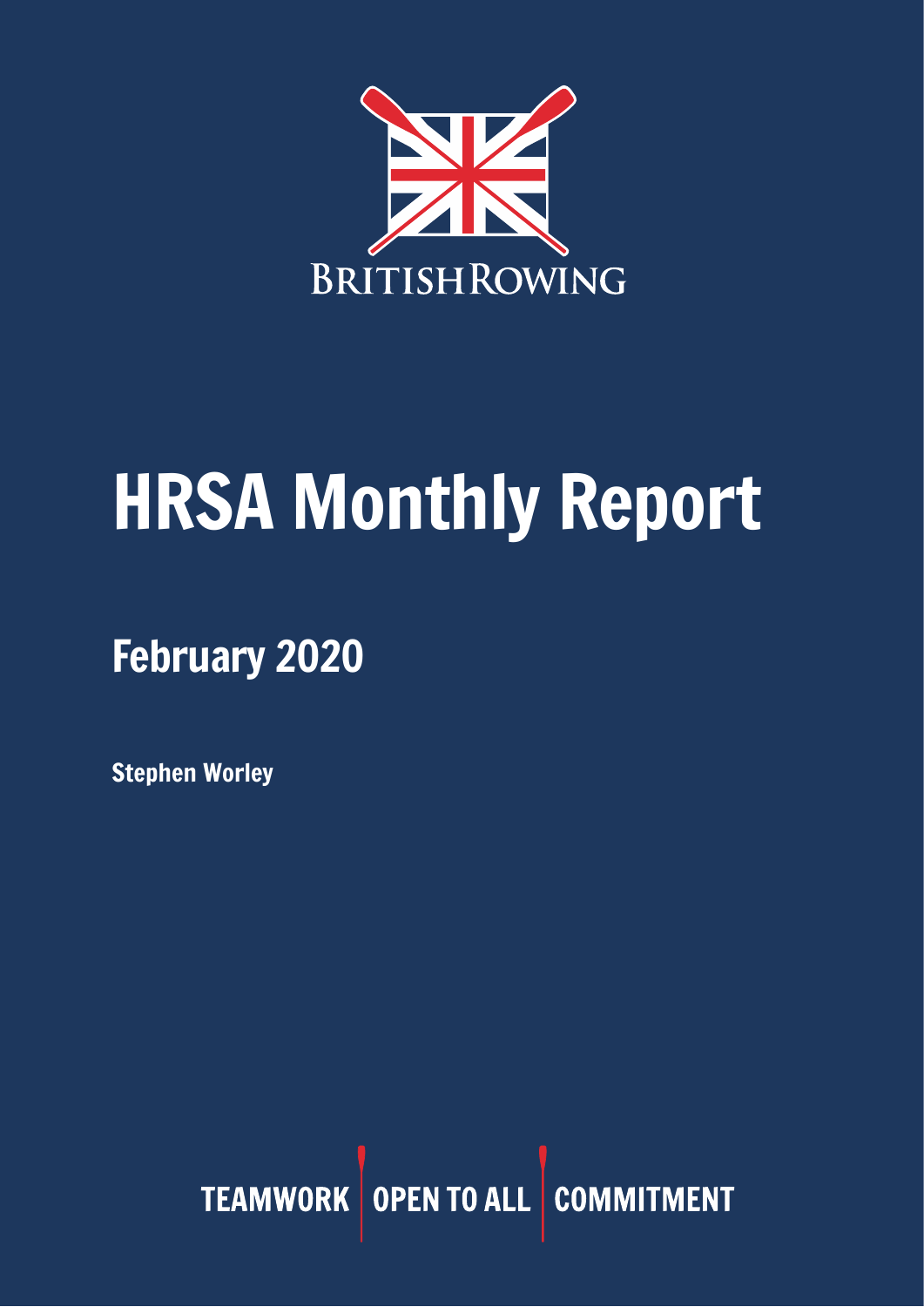## Incident Reports in February

Last month I explained the concern about incidents with the potential for Serious Injuries and Fatalities (SIF). In February there were two such incidents, both on indoor rowing machines. In the first a rower died in spite of being treated with CPR and an Automated External Defibrillator (AED) at the scene. In the second the rower was also treated with CPR and an AED and survived.

It is understood that a message of condolence has been sent by the Chairman to the clubs involved in the incident where the rower died. I have sent a message of thanks and congratulations to the club where the rower survived; this has been echoed by the Chairman.

There are many differences between these two incidents and particularly between the prior physical condition of the casualties. However, it should be stressed that delay in the use of an AED can be critical. In the incident where the rower survived, there was an AED at the club and members were trained to recognise circumstances where it should be used and trained in its use.

There is British Rowing guidance, produced by the Medical Panel, available [here.](https://www.britishrowing.org/2018/05/cardiac-arrest-care/) This includes the following:-

"*The three key factors in the pre-hospital phase are:*

- *1. Early recognition and a call for help – to prevent cardiac arrest*
- *2. Early CPR (chest compressions) – to buy time*
- 3. *Early defibrillation – to restart the heart*"

Clubs are advised to review the Medical Panel guidance and consider the need for an AED to be available in the club.

Advice from the Resuscitation Council UK (available [here\)](https://www.google.co.uk/url?sa=t&rct=j&q=&esrc=s&source=web&cd=11&ved=2ahUKEwjptO6s9fPnAhWytXEKHa__CfkQFjAKegQIAhAB&url=https%3A%2F%2Fwww.bhf.org.uk%2F-%2Fmedia%2Ffiles%2Fhcps%2Faed_guide_01-08-17.pdf&usg=AOvVaw3RSHFgsILasctO79w63NN3) states that "*the victim's chance of survival falls by around 7 - 10% with every minute that defibrillation is delayed*". There is a similar statement from the Department for Education (available [here\)](https://assets.publishing.service.gov.uk/government/uploads/system/uploads/attachment_data/file/843393/AED_guide_for_schools_Sept2019_v2_accessible.pdf).

There is also a statement that "*Survival rates for people who had a rhythm that could be treated by a shock from the defibrillator,* were *53% following intervention by bystanders.*" from the National Institute for Health Research (available [here\)](https://discover.dc.nihr.ac.uk/content/signal-000473/use-of-public-defibrillators-linked-to-out-of-hospital-cardiac-arrest-survival).

Finally it is important to emphasise that it is the combination of chest compressions and AED that produces success not AED alone. So it is essential to deliver good chest compressions until an AED can be sourced.

It is recommended that people using indoor rowing machines treat this training as an exercise in mental control as well as a physical exercise. There are Beginner, Intermediate and Advanced Training Plans on the British Rowing website [here.](https://www.britishrowing.org/indoor-rowing/go-row-indoor/how-to-indoor-row/british-rowing-training-plans/) These each contain eight week training schedules together with detailed explanations and advice.

A Safety Alert has been produced advising people who use indoor rowers to follow the advice in the training plans. The Safety Alert contains a link in a QR code to facilitate access to the plans; it is included with this report.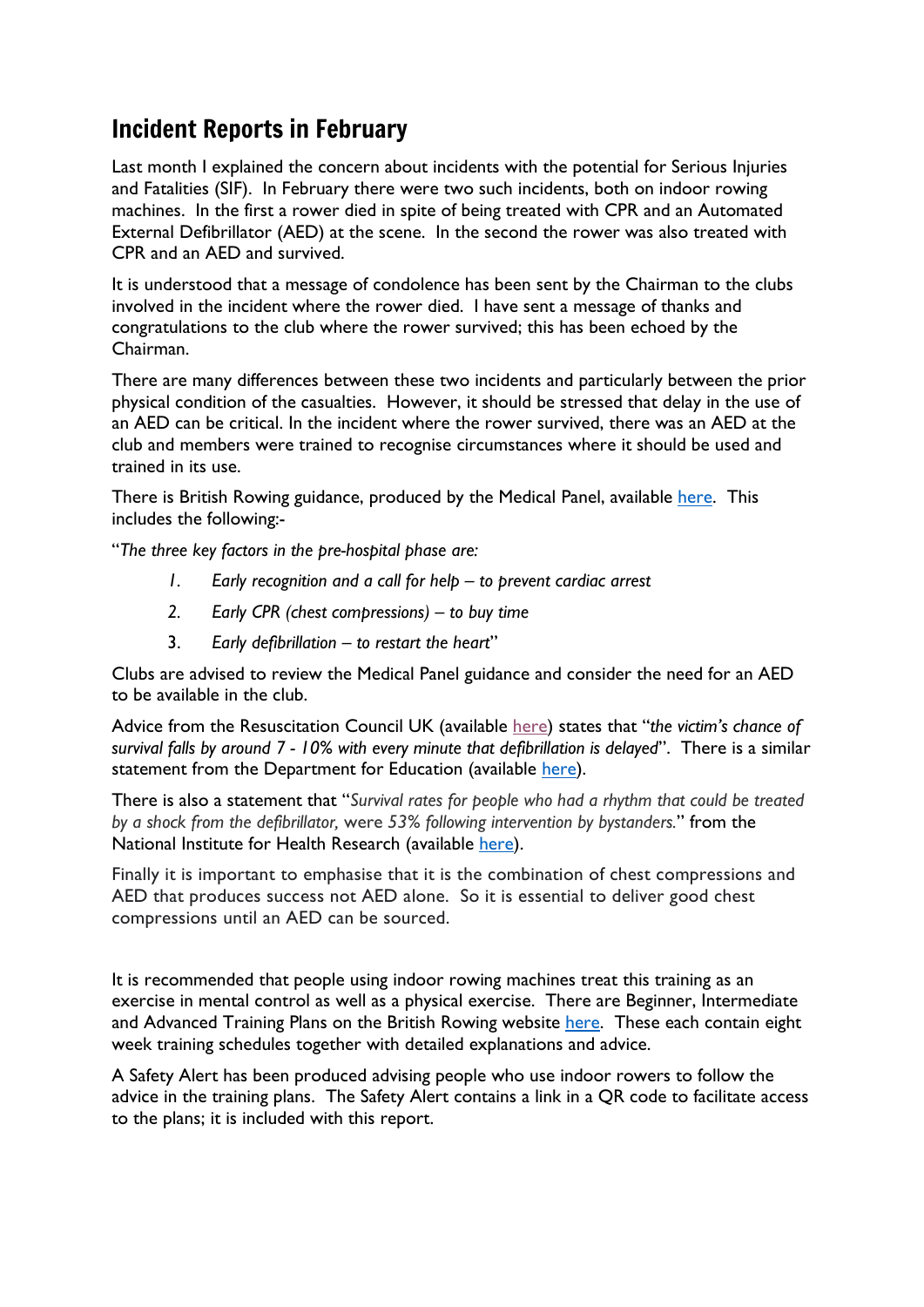#### **Give way when overtaking**

There was an incident in which two racing 8s failed to keep clear of a 4- that they were overtaking. It is alleged that the launch based coach of one of the 8s shouted at the crew of the 4- instructing them to "*get out of our wa*y" as "*we are racing*".

It should be remembered that the [COLREGs](http://www.collisionregs.com/Collregs.html) (Rule 13), the local Navigation Rules and the Notice to Mariners that was in force at the time all require that "*any vessel overtaking any other shall keep out of the way of the vessel being overtaken*".

The management of the Region have discussed this issue and added its judgement as a comment on the Incident Report. This comment contains the following statement:-

*"From the positioning of crews described in the report and comments, the two 8s were taking the racing line, and would seem to be expecting other crews to move out of their way to give them this line. Overtaking crews do not have right of way (ColRegs and* the Local Navigational *Code) and must follow the* Local Navigational *Code. Whatever the disputed language and signals used, it would seem to be clear that* the 8s *were forcing* the 4- *out of their way so they could have the racing line, rather than adhere to the* Local Navigational *Code.* 

*It is clear that the crew of the 4- found the behaviour of the eights and their coaches to be aggressive, regardless of the actual words used. It is not disputed that the four was made to take evasive action. The eights according to ColRegs/*Local Navigational *Code, have a responsibility to avoid collision or stop. "* 

It is tempting to think that people coaching crews that are racing develop a sense of "entitlement" and expect that others will go out of their way. This is dangerous. It should be remembered that unless there is a river closure and in the absence of any official competition (with its own competition rules) then there is no such entitlement.

#### **Problems with a drunken member of the public**

A person was passing a rowing club when he fell off the roadway. The person slid down the embankment towards the swollen and fast flowing river and was unable to climb back up. Members of the club rescued him using a rope. He was verbally abusive throughout.

On his return to safety he continued to abuse club members and threatened violence. He indulged in some pushing and shoving. He insisted he had been pushed into the river. He smelled strongly of alcohol and was unsteady on his feet. He would not leave and continued this threatening behaviour, so police were called. On arrival, the offender began to abuse the police officers, who eventually escorted him away from the club area.

In cases like this, please do not hesitate to call the Police as the incident may easily escalate into something more violent.

#### **Take care with trailers**

An 8 was damaged when one end fell off a trailer when going over a speed bump at low speed. The club is reviewing the route to avoid speed bumps and considering using its longer trailer for transporting 8s. Trailer drivers will be advised to check boat security at regular intervals. This is good advice.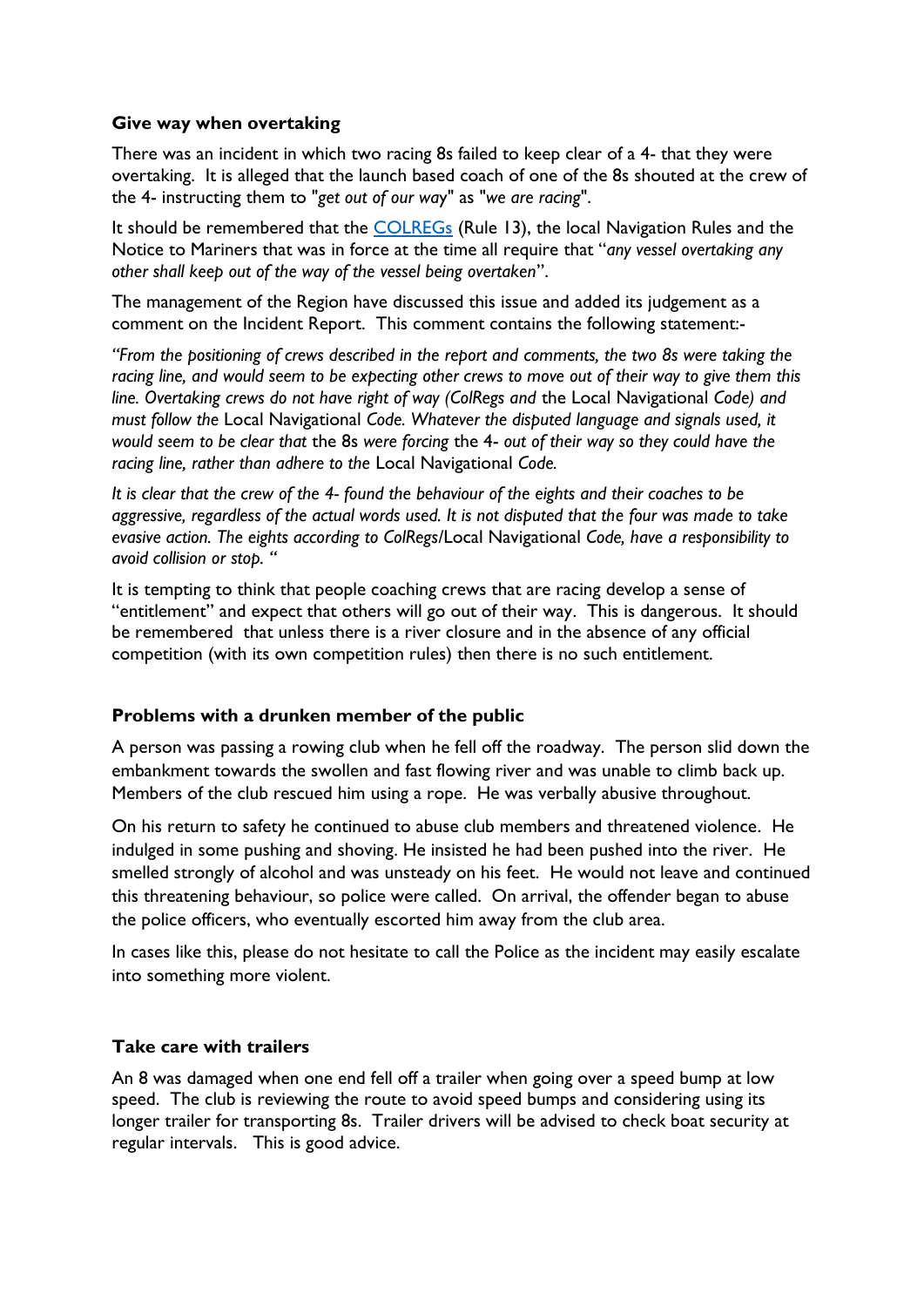#### **Take extra care in fast flowing water**

In one incident a 2x was swept by the powerful cross-current and wind into a bridge pillar and then swept stern-first through the bridge arch. The 2x then capsized and broke in two. The rowers were able to hang onto the fore and aft sections of the boat, as it capsized. They were rescued by a passing coach in a launch.

In another incident, an 8 was going upstream through a bridge when a combination of wind, slight power imbalance in the crew, and an inexperienced steersperson threw the crew off line and it started to drift into a bridge pillar. The 8 hit the bridge pillar causing a fracture just aft of the bow ball.

It is important to take extra care when rowing in fast flowing water and windy conditions. It may help to plan the outing so as to avoid hazards such as bridges.

#### **Wash from a Motor Vessel**

A Motor Vessel was navigating on a large river in such a way as to produce a large wash when close to two 8s, even though its speed was not excessive. This caused the two 8s to stop as the wash caused them to be partially swamped. It is understood that one of the rowers immediately phoned the local navigation authority to report the incident. The rower later saw the motor vessel being spoken to by several of the navigation authority's officials.

Please remember, an immediate report that clearly identifies the culprit, can be very effective.

## Trailer Towing in high winds

I was asked whether British Rowing had any guidelines on what wind and gust speeds are safe for driving a trailer. Some guidance on what wind and gust speeds constitute Minimal Risk", "Moderate risk", "Substantial Risk" or "Severe Risk" would be useful.

The response was that defining risk levels when towing boat trailers in windy conditions is beyond anything I can do and is not something that I think you can expect British Rowing to do. It depends on the strength and direction of the winds and on the details of the route. For example, towing in headwinds and tailwinds may be same but towing in cross winds of the same strength may not.

Towing on roads where there are transitions between cuttings and exposed areas, and where there are bridges to pass under, and where there are high sided vehicles, may also be problematic in cross winds.

I did a quick check on the internet and found some advice on caravan towing in high winds [here](http://www.caravantimes.co.uk/features/people/human-interest/feature-top-tips-for-towing-caravans-in-windy-conditions-$21383741.htm) and [here.](https://www.axa.co.uk/car-insurance/tips-and-guides/driving-in-high-winds/) I found no advice on towing boat trailers. Some time ago I wrote a Safety Alert on one aspect of trailer towing, this can be found [here.](https://www.britishrowing.org/wp-content/uploads/2015/09/Safety-Alert-2014-Trailer-Towing.pdf)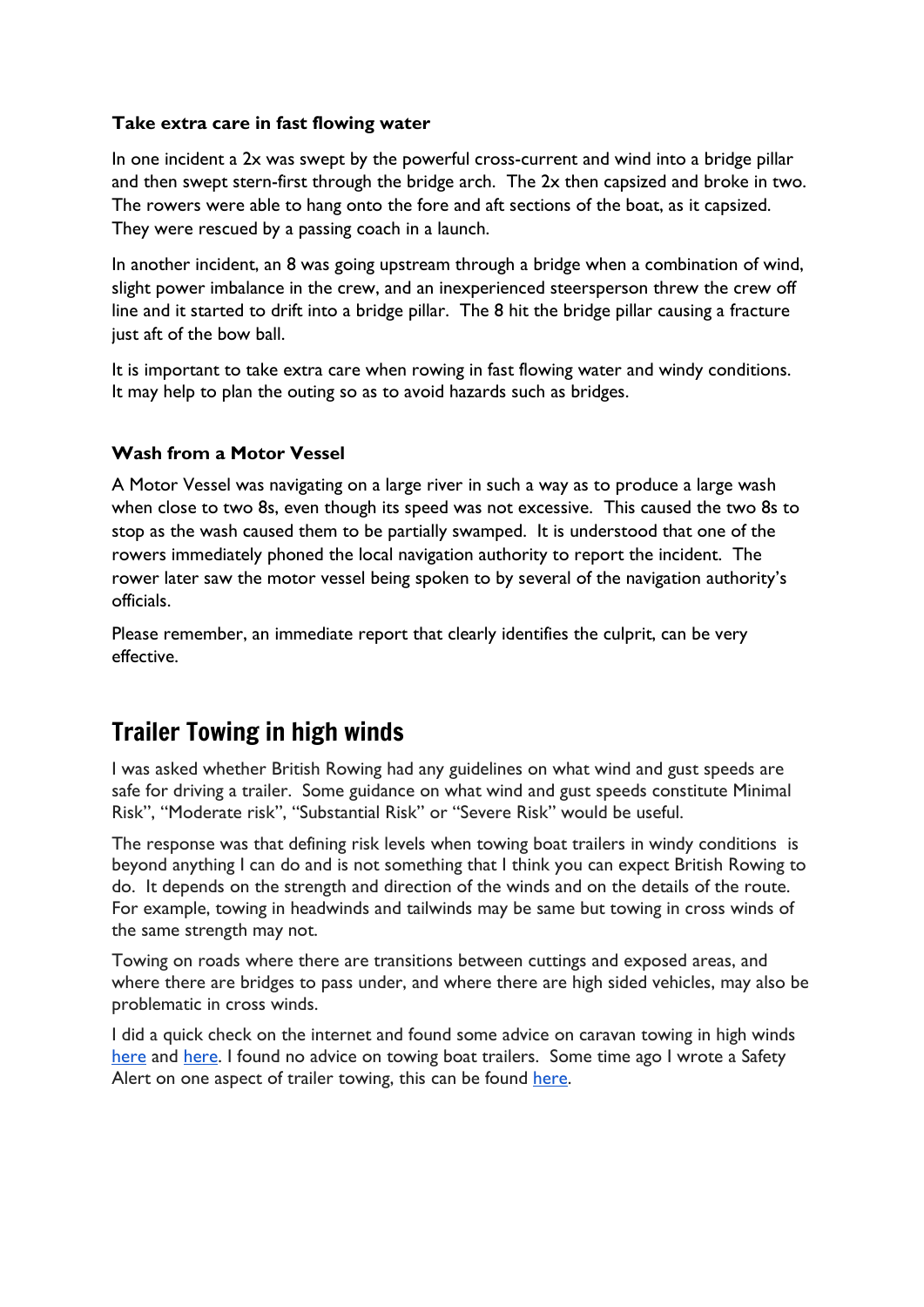## Safety when indoor rowing

There are relatively few reported incidents due to the use of rowing machines but a significant proportion (many times more that the proportion associated with other rowing activities) have SIF potential. In the last six months there have been 783 reported incidents; only 12 (1.5%) of these are associated with indoor rowing. They are summarised as follows and there is further information in Appendix 1.

- 3 Cardiac arrests (1 fatal)
- 2 collapses thought to be due to an unknown medical condition (the same person on consecutive Mondays)
- Hair caught in machine
- Exacerbation of previous knee injury
- Machine failure (handle came off)
- Cut hand on sharp edge
- Panic attack
- Back injury

Assistance has been provided to a member of the British Rowing Indoor Rowing team in the development of a Risk Assessment for Indoor Rowing and indoor rowing events, this is focussed on schools but has general applicability.

It is also planned to include a section on Indoor Rowing Risk Management Plans in Chapter 9 of RowSafe in the 2020 update.

## Discussions with members of the Indoor Rowing Team

Discussions on Indoor Rowing Safety were held with three members of the Indoor Rowing Team. The team has developed indoor rowing training for Master Trainers at gyms. It has also published extensive technical guidance and advice to support indoor rowers. This is high quality material that is freely available and should be communicated widely.

I am concerned that these messages may not be communicated to the individuals who use rowing machines. I think that there is an opportunity to engage with these people through their smartphones, or similar devices, and was pleased to learn that British Rowing have a LiveRowing Smartphone Holder for Concept2 in the shop [\(here\)](https://britishrowing.orbgroup.co.uk/liverowing-concept-2-connector-cable-1350).

The team already provides stickers for indoor rowing machines in gyms and the suggestion of including a QR code on the stickers was something that had been considered some time ago but not acted upon as, at that time, it was difficult. Those difficulties have disappeared now and it is much easier to do this.

The idea of accessing short video clips directly when sitting on a rowing machine seems very attractive. We already have a great deal of video material and we would simply need to produce snippets from existing videos.

My other concern is that indoor rowing should be presented as both a physical exercise and an exercise in mental control. This is covered, to a significant extent, in the Indoor Rowing Training Plans [\(here\)](https://www.britishrowing.org/indoor-rowing/go-row-indoor/how-to-indoor-row/british-rowing-training-plans/). However, there remains a doubt on the extent to which these is communicated to people who use Indoor Rowing machines.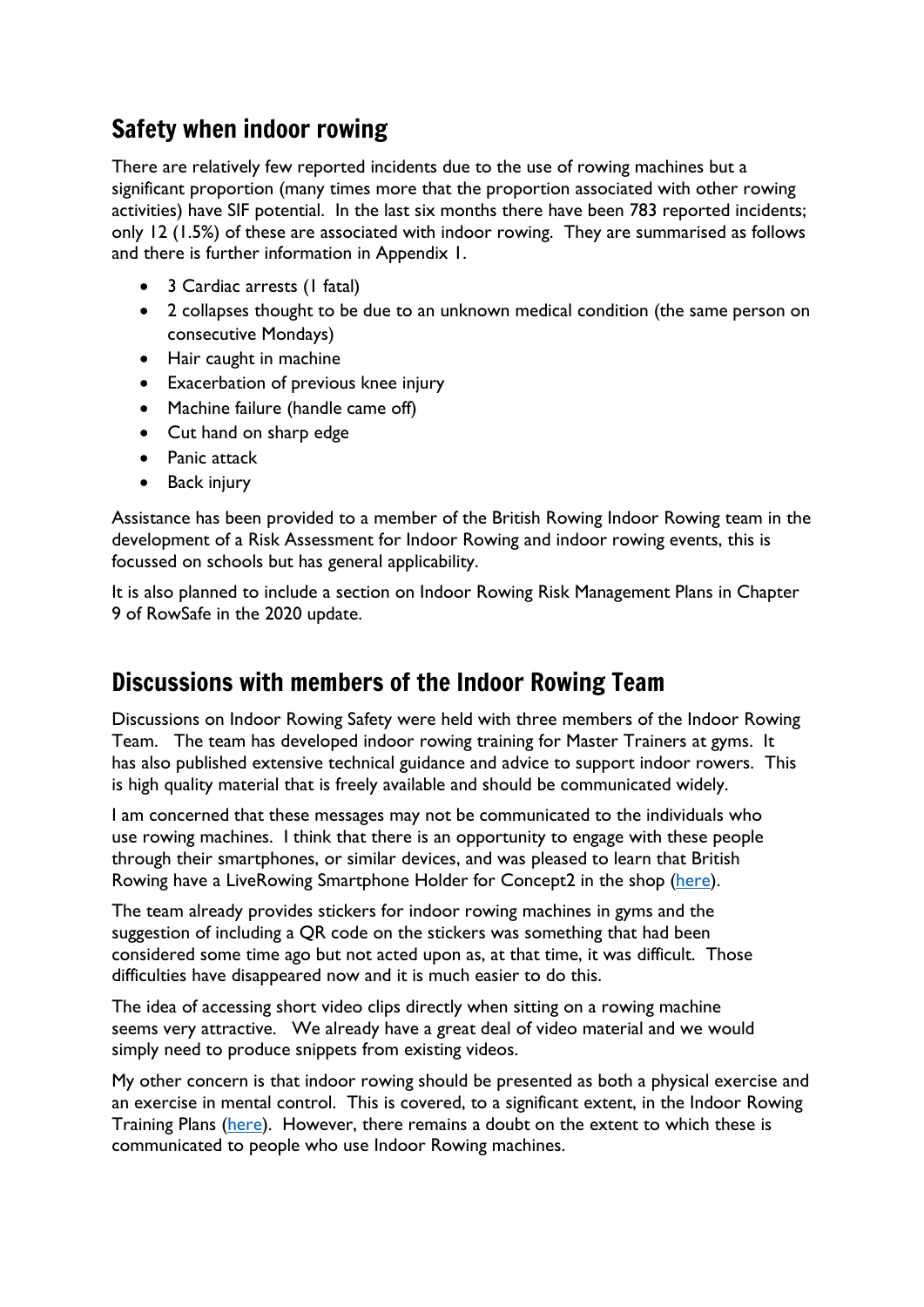# Liability for the safety of children

There was a question about the accountability, responsibilities, etc. of coaches, particularly those working with junior athletes as the person requesting this information has been trying to communicate the idea that all coaches, particularly those working with juniors, should take a keen interest in risk assessment, following safety policies, submitting incident reports, etc. The specific questions were:-

- If an incident happens and the coach's risk assessment is deemed insufficient, would that make them legally accountable?
- What are the legal responsibilities of junior coaches with regards to rowing safety?
- Who is *accountable* for safety within a club?

The answers were:

- The answer to the first question is the same as that for all questions in civil law. It all depends whether the coach took reasonable care in producing the risk assessment.
- Adults can be held responsible for their own safety. Children must be supervised but the test of what is reasonable still applies. It may help if you make provision for this in your club rules.
- Everyone is responsible their own safety and that of others.

## The Capsize Drill

There was a question about including getting back into the boat in the capsize drill. This is mentioned in the Capsize Drill video.

The response was that do not expect rowers who have capsized to try to get back into their boat but we do expect them to be able to climb on top of their inverted boat, straddle it and paddle it to safety. We also expect them to know about Buddy Rescue and be able to rescue a colleague.

The reasons why we do not recommend climbing back into the boat is as doing so usually results in the rower failing and re-entering the water. This results in them soon becoming colder and more exhausted than they otherwise would be. In the education of learner coaches, occasionally (rarely) someone will want to try this in the pool and we usually let them at the end of the pool session. They quickly learn how difficult it is.

Getting back into the boat may be an option in very shallow water where the rower can stand alongside the boat or at the edge of the waterway once the rower has straddled and paddled the boat back to safety. There is a problem with warm summer afternoons because although the air is much warmer, the water is not. Cold water shock is still a danger.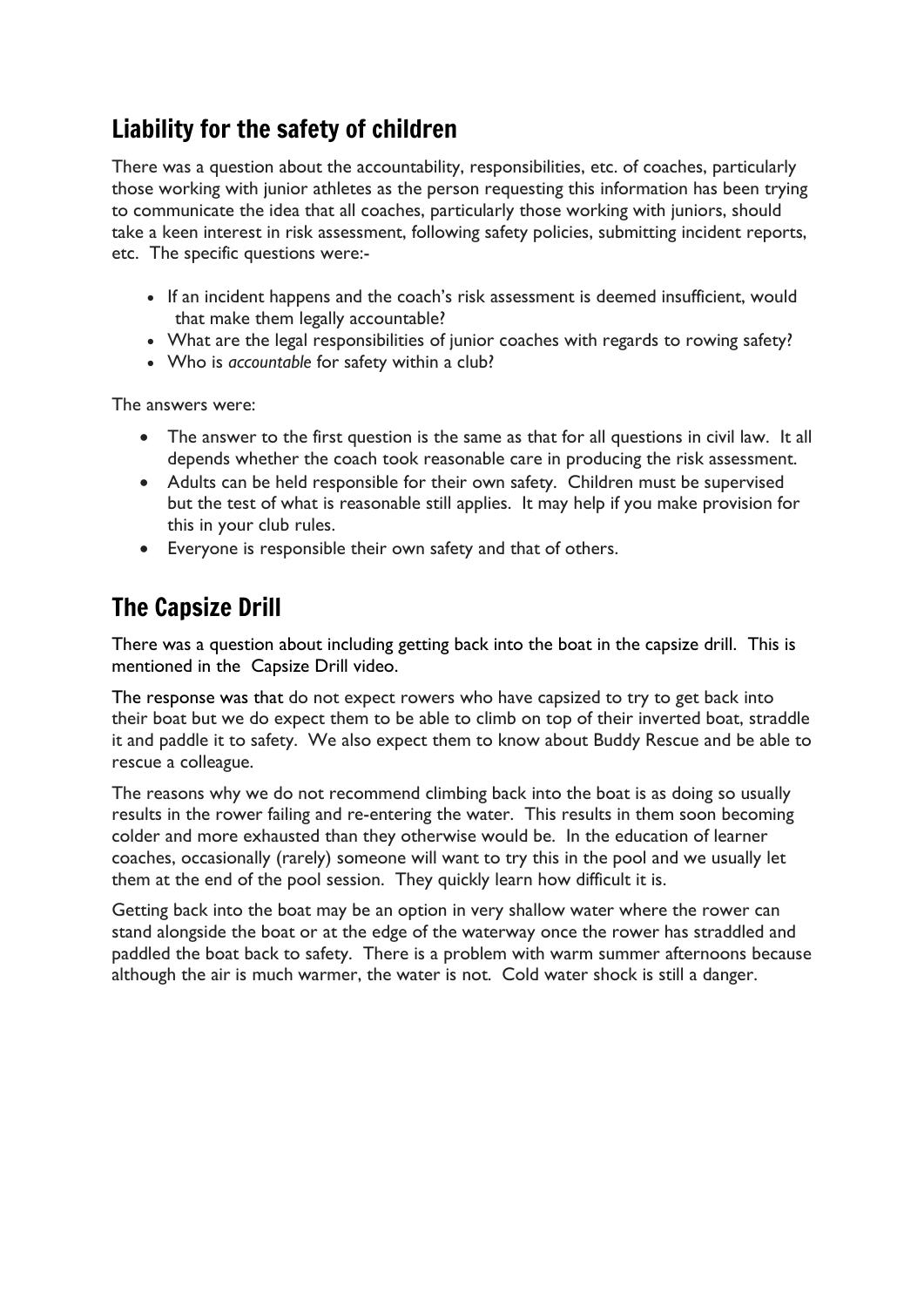## The necessity for members to complete capsize drills

The question was whether it is policy that all members of a rowing club should have performed a capsize drill, or whether instructing members as to what to do in such an events is sufficient ?

The response was, let's confine ourselves first to those who go afloat in rowing or sculling boats. Unless they have a good reason not to (and I cannot think of any) then I believe that everyone who rows in a 1x, 2x or a 2- should complete the capsize drill. I know of bigger boats that have capsized so think it advisable that everyone who rows or coxes should also complete the drill.

There was a further question on the extent to which this is a "requirement". The response was just about everything we write is "merely" advice but the advice of a National Governing Body (NGB) carries a bit more weight. When I talk to our brokers I am told that, in general, insurers expect their insured to follow the advice of their NGB and if they do so then there are no problems in dealing with a claim. In our case, British Rowing is the NGB and RowSafe contains the bulk of the safety advice. Please do not assume that the converse is, or is not true. Insurance is never that simple.

## Does the school head of rowing have to be present during outings

A school head of rowing wrote to ask whether it is necessary for him to be present during outings or whether other coaches, with public liability insurance, can supervise outings.

The response was that the Coach membership of British Rowing does include insurance for the coaches but this level of membership is only available to qualified coaches (Session Coach and above). However there is member to member insurance for all members of British Rowing. Please check the coverage on the British Rowing insurance microsite [here.](https://www.britishrowing.org/knowledge/british-rowing-clubhub/club-governance/insurance/)

We teach Coaches how to undertake risk assessment and this gives them a structure in which to decide, in the particular circumstances present at the time, whether it is safe for a particular crew undertake the planned activities afloat. However, we will always be dependent on the common sense of the individual coach. You may wish to define guidelines for your coaches. If you need local knowledge then I suggest that you contact your Regional Rowing Safety Adviser or the Club Rowing Safety Adviser at your host club.

It has since been suggested that the head of rowing refer to the school policies.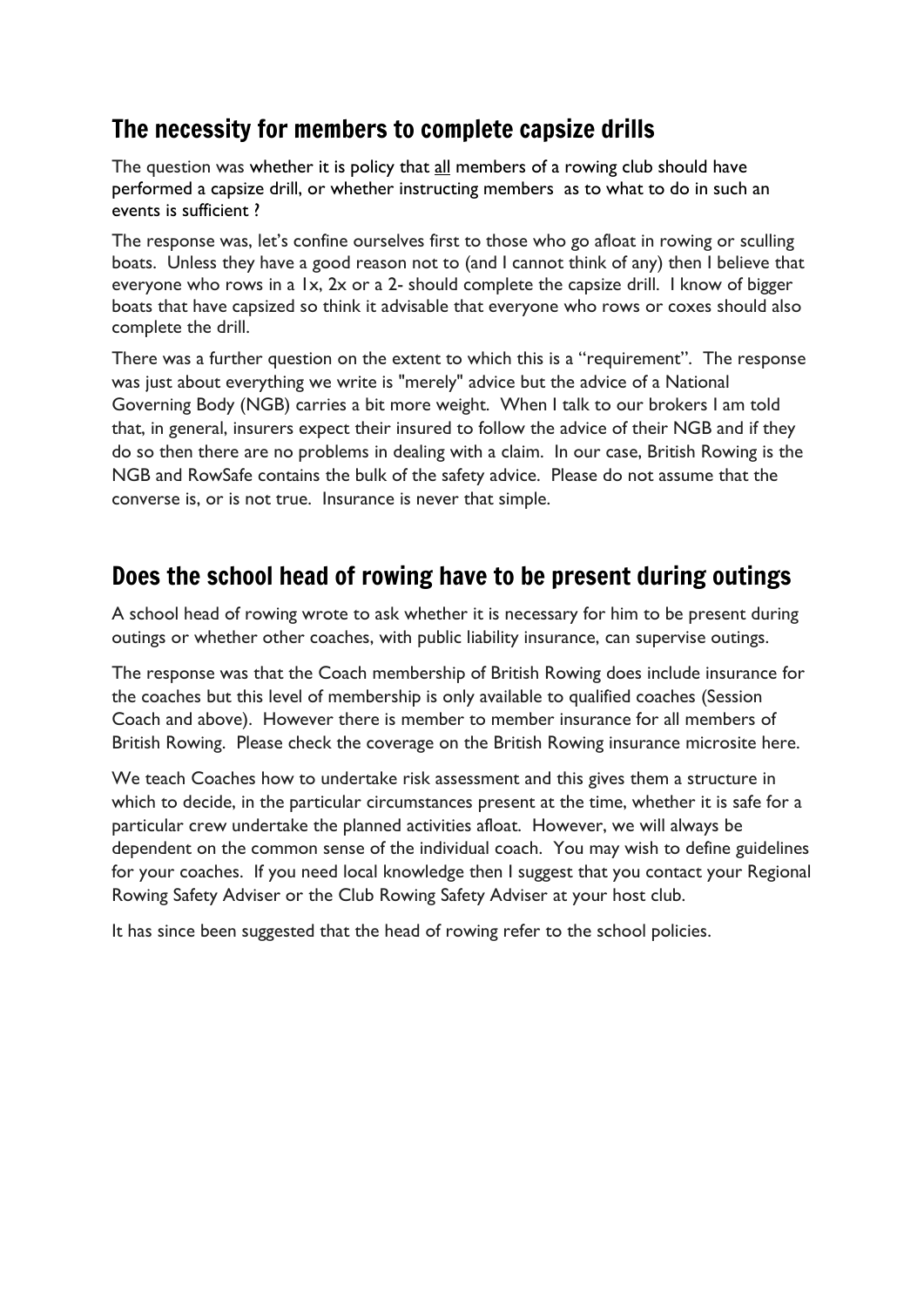## Wearing of wellington boots when afloat

I was asked whether wellington boots can be used afloat by coaches and coxes and whether this was covered in RowSafe.

It is in RowSafe Section 10.2 on Fixed Seat Sea Rowing where it says:-

*Everyone is expected to:*

• *Not wear boots (such as wellington boots) when afloat as they make it very difficult to tread water.*

This advice will be copied into the Equipment section of RowSafe during the 2020 update.

When treading water the leg section of the boot "expands" as the foot is raised and collapses against the leg as the foot is pushed it down. The drag is much greater on the up stroke than on the down stroke. This is why yachting boots have drawstrings at the top.

# RowSafe 2020 Updates

The 2020 version of RowSafe will be issued in April and information about the suggested updates has been included on previous reports. If you have any suggestions for updates then please write to [safety@britishrowing.org](mailto:safety@britishrowing.org).

The current planned updates include:-

- The addition of Risk Management Plans for Indoor Rowing
- The addition of Risk Management Plans for Rowing in Floods
- Clarifying the conditions in which Lifejackets are needed when rowing
- Clarifying the need for additional buoyancy in boats
- Clarifying the advice on the use of wellington boots when coxing or in a launch
- Clarifying the advice on Indoor Rowing to make it less specific to clubs.
- Clarifying the need for everyone to do a capsize drill before going afloat.
- Clarifying the description of who has charge of the boat (mostly for Fixed Seat Rowing on the sea)
- Clarifying the need to report suspected waterborne diseases to medical professionals (maybe)
- Clarifying the advice on rowers with a visual impairment
- The need for crotch straps on lifejackets
- Encouraging the use of head mounted mirrors and similar devices.
- Provide advice on how to recover a person in the water into a launch
- Provide more detailed advice on Emergency Stops with links to the new video
- Revise the terminology from Events to Competitions
- Clarify the advice on buoyancy aids when rowing
- Checking the hyperlinks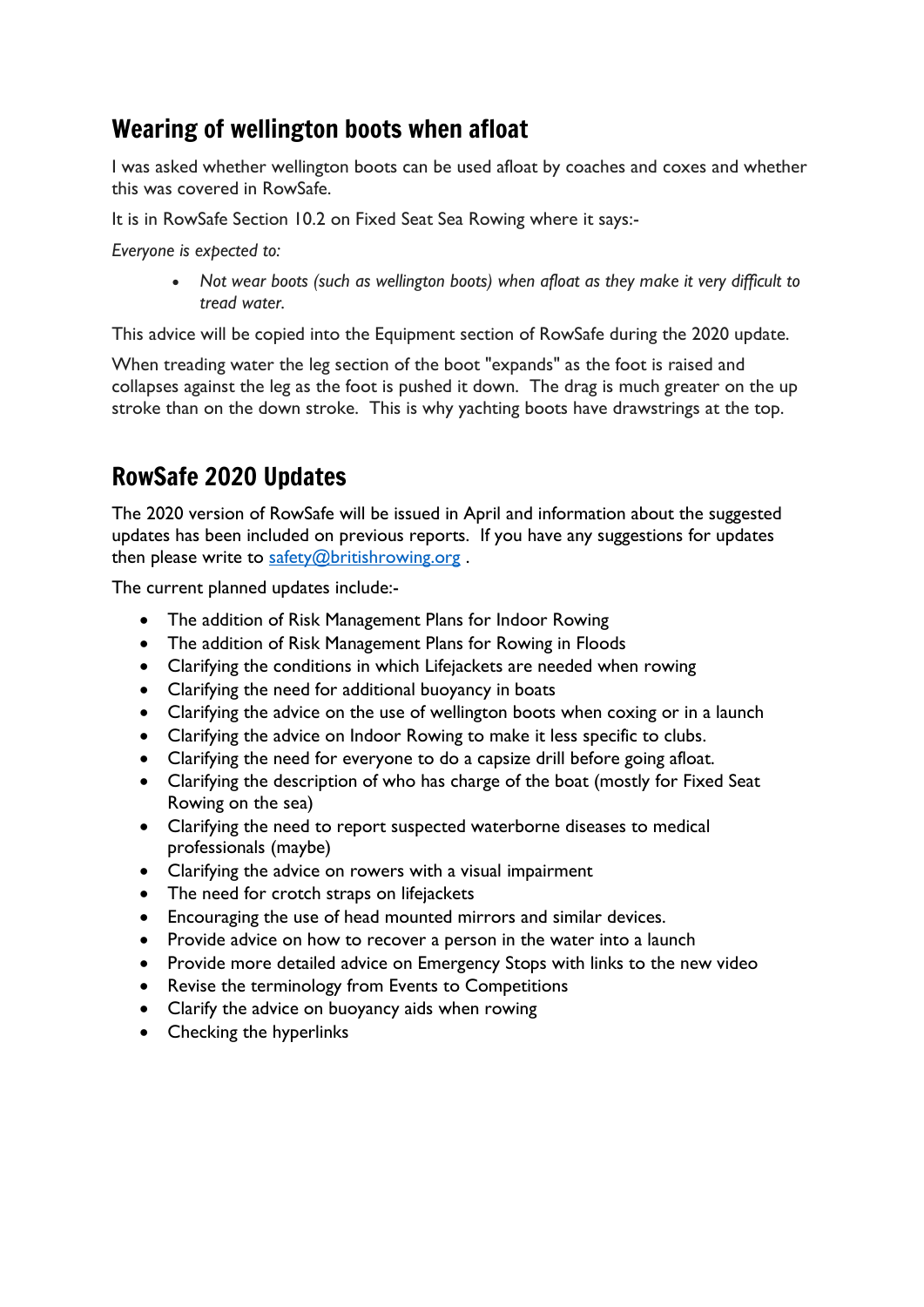| date         | Outline of Incident                        | Response                                       |
|--------------|--------------------------------------------|------------------------------------------------|
| 17/10/2019   | After finishing second 750 m piece on      | CPR was started and an ambulance was           |
|              | an ergo the 18 year old novice rower       | called.                                        |
|              | sat, then collapsed and was sick. This     | The individual came round following AED        |
|              | was cleared, breathing was then            | shocking and was taken to hospital via air     |
|              | checked and the individual wasn't          | ambulance.                                     |
|              | breathing.                                 | The treatment of CPR and AED was               |
|              |                                            | performed by the coach and sports centre       |
|              |                                            | staff.                                         |
| $4/11/2020+$ | A Student collapsed off the rowing         | First Aid. Recovery Position. The student      |
| 18/11/2020   | machine. On the second occasion (one       | was subsequently banned from the gym as        |
|              | week later) the student became             | there was a suspected undeclared pre-          |
|              | unconscious, regained consciousness,       | existing condition.                            |
|              | but had signs of cyanosis.                 |                                                |
| 14/12/2019   | Four teams of junior rowers were           | Despite efforts to disentangle her,            |
|              | racing each other in a 3k relay on         | approximately 8cm of hair had to be cut        |
|              | Concept 2 rowing machines. A WJ15          | from her head to free her. The Junior had      |
|              | was holding the left foot strap while the  | her hair tied up in a pony tail as had been    |
|              | rower was rowing. Some of her hair         | instructed by the coaches but clearly this     |
|              | was caught in the chain mechanism.         | was insufficient to prevent this incident.     |
|              | The rower immediately stopped.             |                                                |
| 18/1/2020    | A previous injury to the knee had been     | Appropriate first aid was provided.            |
|              | aggravated by the erg. The club member     | This incident resulted in reminders about      |
|              | did say at the time she should normally    | looking after your own welfare and             |
|              | would wear a support on the knee to        | prompts for people with injuries to take       |
|              | prevent this injury from occurring. No     | protective measures.                           |
|              | strapping was used whilst on the erg       |                                                |
| 18/1/2020    | The incident happened on RP3 rowing        | No injuries or further damages occurred.       |
|              | machine. The adapter between the           | (This has been reported to the equipment       |
|              | handle and chain snapped during a          | supplier.)                                     |
|              | moderate intensity steady state session.   |                                                |
| 22/1/2020    | Junior 13, who has a tendency to           | Adult first aider cleaned cut and put a        |
|              | "fiddle" with things, ran a hand           | plaster on - junior was fine and carried on    |
|              | somewhere on the rowing machine and        | with training - his parents were informed.     |
|              | cut palm of hand, near the thumb,          |                                                |
| 30/1/2020    | Juniors working on Ergo (1000m rate        | The NHS Nurse administered 5+ minutes          |
|              | 22 to 24 with 2 minutes rest). One         | of breathing exercises to bring breathing      |
|              | Junior starting struggling with breathing. | under control. Parents were called for         |
|              | The Junior taken was off the ergo and      | early pick-up.                                 |
|              | the breathing got worse. The Junior        | It transpired that the Junior had not eaten    |
|              | started hyper-ventilating. This            | a lot that day and was tired. Given a          |
|              | developed in to a panic attack. A second   | banana to eat and Nurse sat with Junior        |
|              | First Aider (an NHS Nurse) was called      | until pick up.                                 |
|              | from the other room to provide             | Upon parent arrival incident discussed and     |
|              | support.                                   | GP appointment advised. Checked later in       |
|              |                                            | evening if athlete ok - still had tight chest. |
| 2/2/2020     | During the Masters squad training the      | CRP was administrated, an AED was used         |
|              | rower let go of the handle and             | and emergency services were called as          |
|              | collapsed. He was a 66 year old visitor    | soon as the incident took place.               |
|              | from another club.                         | Paramedics arrived and continued               |
|              |                                            | treatment. Casualty did not survive.           |

## **Appendix 1 – Indoor Rowing incidents - September 2019 to February 2020**